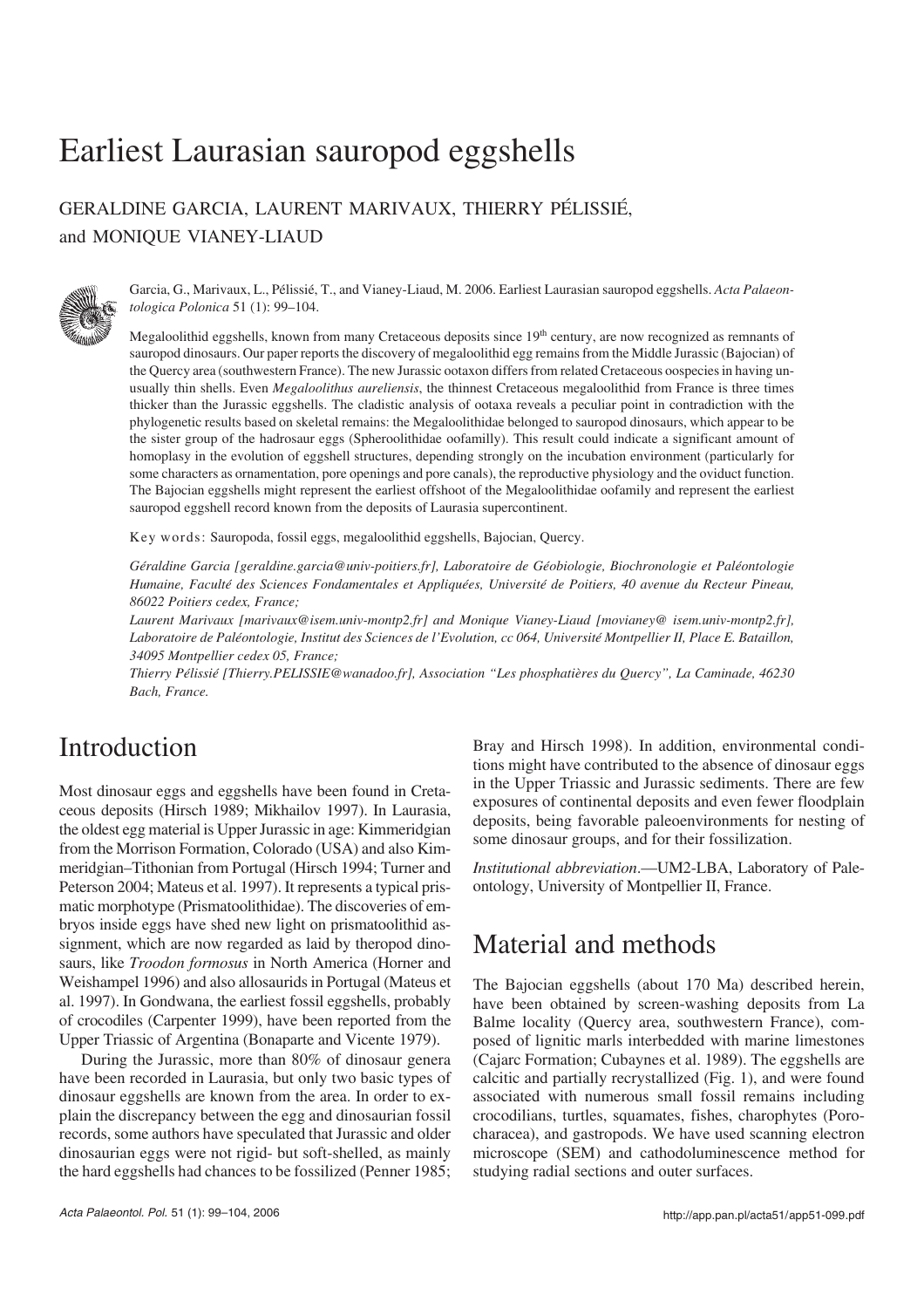In the cladistic analysis, all the selected characters are equally weighted. The multistate characters were consid− ered as ordered if changes from one state to another re− quired passing through intermediate states (Slowinski 1993). With such an *ad hoc* assumption, character state assign− ments do not convey *a priori* judgments about character po− larity (unconstrained parsimony). Characters are polarized via the out−group comparison method (Watrous and Whee− ler 1981).



Fig. 1. UM2−LBA 1. Thin section of Bajocian eggshell analyzed with cathodoluminescence. La Balme, Cajarc Formation, Quercy Limestones, France.



Fig. 2. UM2− LBA 2. Bajocian megaloolithid eggshells. A. SEM, outer or− namentation showing tightly packed nodes. B. SEM, radial view, note discretispherulitic shell units. La Balme, Cajarc Formation, Quercy Lime− stones, France.



Fig. 3. Strict consensus of 10 equally most parsimonious trees, based on the analysis of 27 eggshell selected characters (see Appendix 1). *Testudo− flexoolithus* and *Krokolithes* eggshells have been selected for an outgroup comparison. Each tree has a length of 60 steps, a Consistency Index (CI) of 0.583 and a Retention Index (RI) of 0.788. Phylogenetic reconstructions were performed by PAUP 3.1.1 (Swofford 1993). Heuristic searches using step− wise addition and a randomized input order of taxa (100 replications) have been executed. No differential character weights were used. Selected charac− ters and data matrix are given in the Appendix 1. T, turtle; C, crocodile; A, avian; H, hadrosaur; Th, theropod. The cladistic analysis (see Table 2) is based on the analysis of 27 selected eggshell characters after Mikhailov (1997). This analysis supports a theropod dinosaur origin for birds, already demonstrated by Zeletnisky (2004) and Varrichio and Jackson (2004).

## Parataxonomy

Morphotype Discretispherulitic Mikhailov, Bray, and Hirsch, 1996

Oofamily Megaloolithidae Zhao, 1975 (emend. 1979) Oogenus *Megaloolithus* Vianey−Liaud, Mallan, Buscail, and Montgelard, 1994

#### *Megaloolithus* sp.

*Material examined*.—About 10 eggshell fragments from the site of La Balme in the Quercy Limestones (central and southern France) (UM2−LBA 1–10).

*Referred specimens*.—UM2−LBA 1 and UM2−LBA 2.

*Description*.—The outer surface of eggshells is nodose with nodes tightly packed (Fig. 2A). The pore system is tubo− canaliculate with canals of 60 um in average diameter. On the outer surface, the nodes are prominent like in *Megaloo− lithus siruguei*, a megaloolithid from southern Europe (Gar−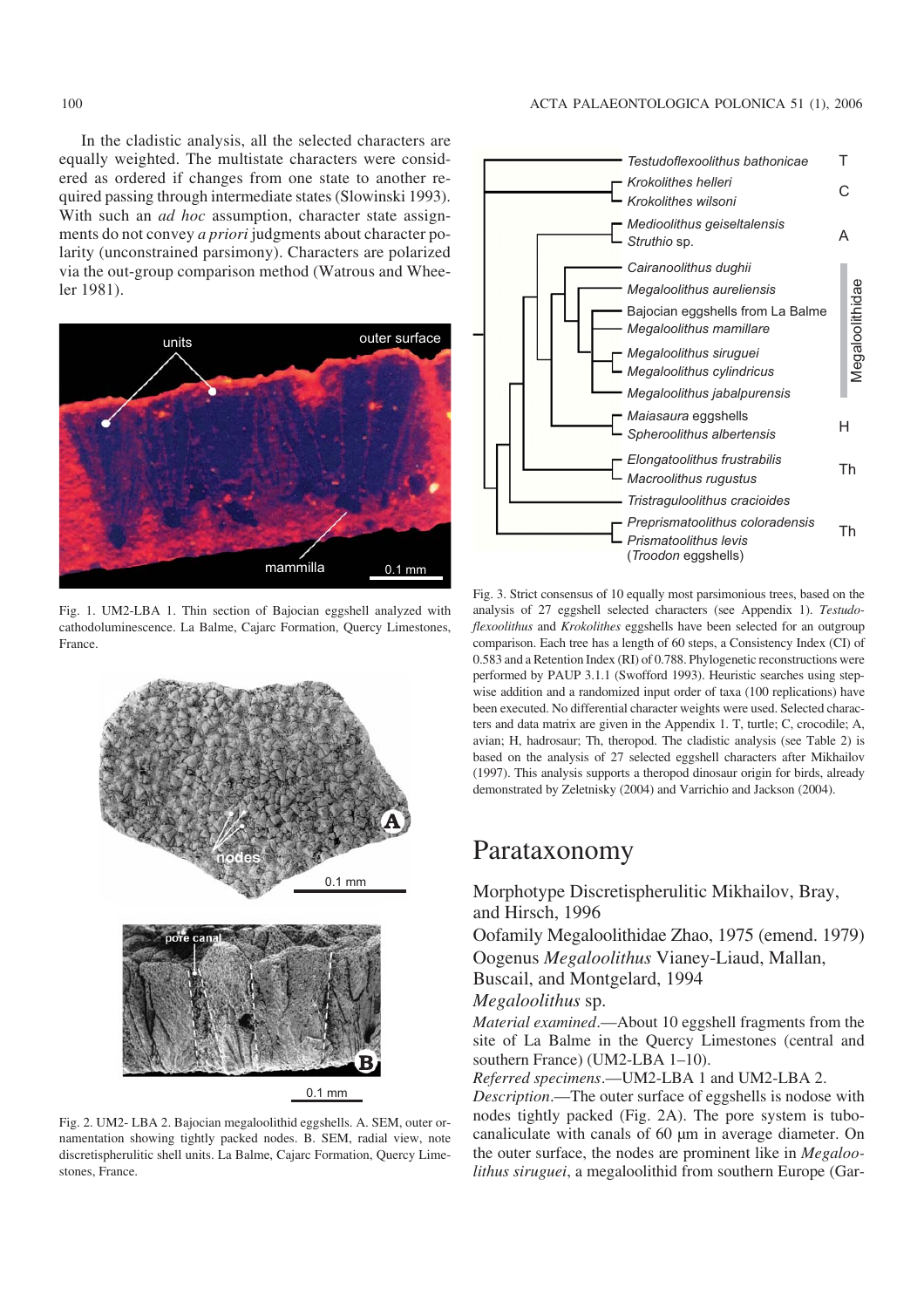#### GARCIA ET AL.—EARLIEST LAURASIAN SAUROPOD EGGSHELLS 101

Table 1. Taxa used for the cladistic analysis.

| Oofamilies                       | Age                     | Localization                          | References                                                         |  |  |  |  |  |  |  |  |
|----------------------------------|-------------------------|---------------------------------------|--------------------------------------------------------------------|--|--|--|--|--|--|--|--|
| Testudoflexoolithidae            |                         |                                       |                                                                    |  |  |  |  |  |  |  |  |
| Testudoflexoolithus bathonicae   | <b>Upper Jurassic</b>   | Hare Bushea Quarry (England)          | Hirsch 1996                                                        |  |  |  |  |  |  |  |  |
| Krokolithidae                    |                         |                                       |                                                                    |  |  |  |  |  |  |  |  |
| Krokolithes helleri              | Middle-Upper<br>Eocene  | Geiseltal Quarry (Germany)            | Kohring and Hirsch 1996                                            |  |  |  |  |  |  |  |  |
| Krokolithes wilsoni              | Middle-Upper<br>Eocene  | De Beque Formation (Colorado, USA)    | Kohring and Hirsch 1996                                            |  |  |  |  |  |  |  |  |
| Ostrich eggshell                 |                         |                                       |                                                                    |  |  |  |  |  |  |  |  |
| Struthio sp.                     | Recent                  | Chad                                  |                                                                    |  |  |  |  |  |  |  |  |
| Incertae sedis                   |                         |                                       |                                                                    |  |  |  |  |  |  |  |  |
| Tristraguloolithus cracioides    | <b>Upper Cretaceous</b> | Oldman Formation (Alberta, Canada)    | Zeletnisky et al. 1996                                             |  |  |  |  |  |  |  |  |
| Palaeognathus eggshell           |                         |                                       |                                                                    |  |  |  |  |  |  |  |  |
| Medioolithus geiseltalensis      | Middle Eocene           | Geiseltal Quarry (Germany)            | Kohring and Hirsch 1996                                            |  |  |  |  |  |  |  |  |
| Prismatoolithidae                |                         |                                       |                                                                    |  |  |  |  |  |  |  |  |
| Preprismatoolithus coloradensis  | <b>Upper Jurassic</b>   | Morrison Formation (Colorado, USA)    | Hirsch 1994                                                        |  |  |  |  |  |  |  |  |
| Prismatoolithus levis            | <b>Upper Cretaceous</b> | Oldman Formation (Alberta, Canada)    | Zeletnisky and Hills 1997                                          |  |  |  |  |  |  |  |  |
| Elongatoolithidae                |                         |                                       |                                                                    |  |  |  |  |  |  |  |  |
| Elongatoolithus frustrabilis     | <b>Upper Cretaceous</b> | Djadokhta Formation (Mongolia)        | Mikhailov 1994                                                     |  |  |  |  |  |  |  |  |
| Macroolithus rugustus            | <b>Upper Cretaceous</b> | Guangdong Province (China)            | Mikhailov 1994                                                     |  |  |  |  |  |  |  |  |
| Spheroolithidae                  |                         |                                       |                                                                    |  |  |  |  |  |  |  |  |
| Maiasaura eggshells              | <b>Upper Cretaceous</b> | Two Medecine Formation (Montana, USA) | Hirsch and Quinn 1990                                              |  |  |  |  |  |  |  |  |
| Spheroolithus albertensis        | <b>Upper Cretaceous</b> | Oldman Formation (Alberta, Canada)    | Zeletnisky and Hills 1996                                          |  |  |  |  |  |  |  |  |
| Megaloolithidae                  |                         |                                       |                                                                    |  |  |  |  |  |  |  |  |
| Cairanoolithus dughii            | <b>Upper Cretaceous</b> | Aix Basin (Bouches du Rhône, France)  | Vianey-Liaud et al. 1994, emended<br>Garcia and Vianey-Liaud 2001a |  |  |  |  |  |  |  |  |
| Megaloolithus aureliensis        | <b>Upper Cretaceous</b> | Aix Basin (Bouches du Rhône, France)  | Vianey-Liaud et al. 1994, emended<br>Garcia and Vianey-Liaud 2001a |  |  |  |  |  |  |  |  |
| Megaloolithus mamillare          | <b>Upper Cretaceous</b> | Aix Basin (Bouches du Rhône, France)  | Vianey-Liaud et al. 1994, emended<br>Garcia and Vianey-Liaud 2001a |  |  |  |  |  |  |  |  |
| Megaloolithus siruguei           | <b>Upper Cretaceous</b> | Aix Basin (Bouches du Rhône, France)  | Vianey-Liaud et al. 1994, emended<br>Garcia and Vianey-Liaud 2001a |  |  |  |  |  |  |  |  |
| Megaloolithus cylindricus        | <b>Upper Cretaceous</b> | Lameta Formation (India)              | Khosla and Sahni 1995                                              |  |  |  |  |  |  |  |  |
| Megaloolithus jabalpurensis      | <b>Upper Cretaceous</b> | Lameta Formation (India)              | Khosla and Sahni 1995                                              |  |  |  |  |  |  |  |  |
| Bajocian eggshells from La Balme | Middle Jurassic         | Cajarc Formation (Quercy, France)     | This paper                                                         |  |  |  |  |  |  |  |  |

cia and Vianey−Liaud 2001a). The inner surface displays some mammillae coalescing into ridges. The radial section shows sharply separated units with fan−like pattern of thin wedges (Fig. 2B). The accretion lines, mainly seen at the bot− tom of some units, are semi−concentric like in the genus *Megaloolithus*, a Gondwanan ootaxon (Vianey−Liaud et al. 1997). The shell thickness varies between 0.15 and 0.25 mm.

# Discussion and conclusion

All these aforementioned characters are consistent with the discretispherulitic morphotype described as typical for the Megaloolithidae (Mikhailov 1997). The derived features de− scribed above set clearly the new ootaxa apart (Fig. 3) from Spheroolithidae (hadrosaurs), Elongatoolithidae and Pris− matoolithidae (theropods), avian eggshells (*Struthio* and *Palaeognathus*), Krokolithidae (crocodiles) and Testudo− flexoolithidae (turtles) (Appendix 1), but consistently point toward megaloolithid affinities. Nevertheless, the cladistic analysis of ootaxa reveals a peculiar point in contradiction with the phylogenetic results based on skeletal remains (see, e.g., Sereno 1999): the Megaloolithidae belonging to sauro− pod dinosaurs appear to be the sister group of the hadrosaur eggs (oofamilly Spheroolithidae). This result could indicate a significant amount of homoplasy in the evolution of these eggshell structures, depending strongly of the incubation en− vironment (particularly for some characters such as orna− mentation, pore openings and pore canals), the reproductive physiology and the oviduct function. Moreover, this analysis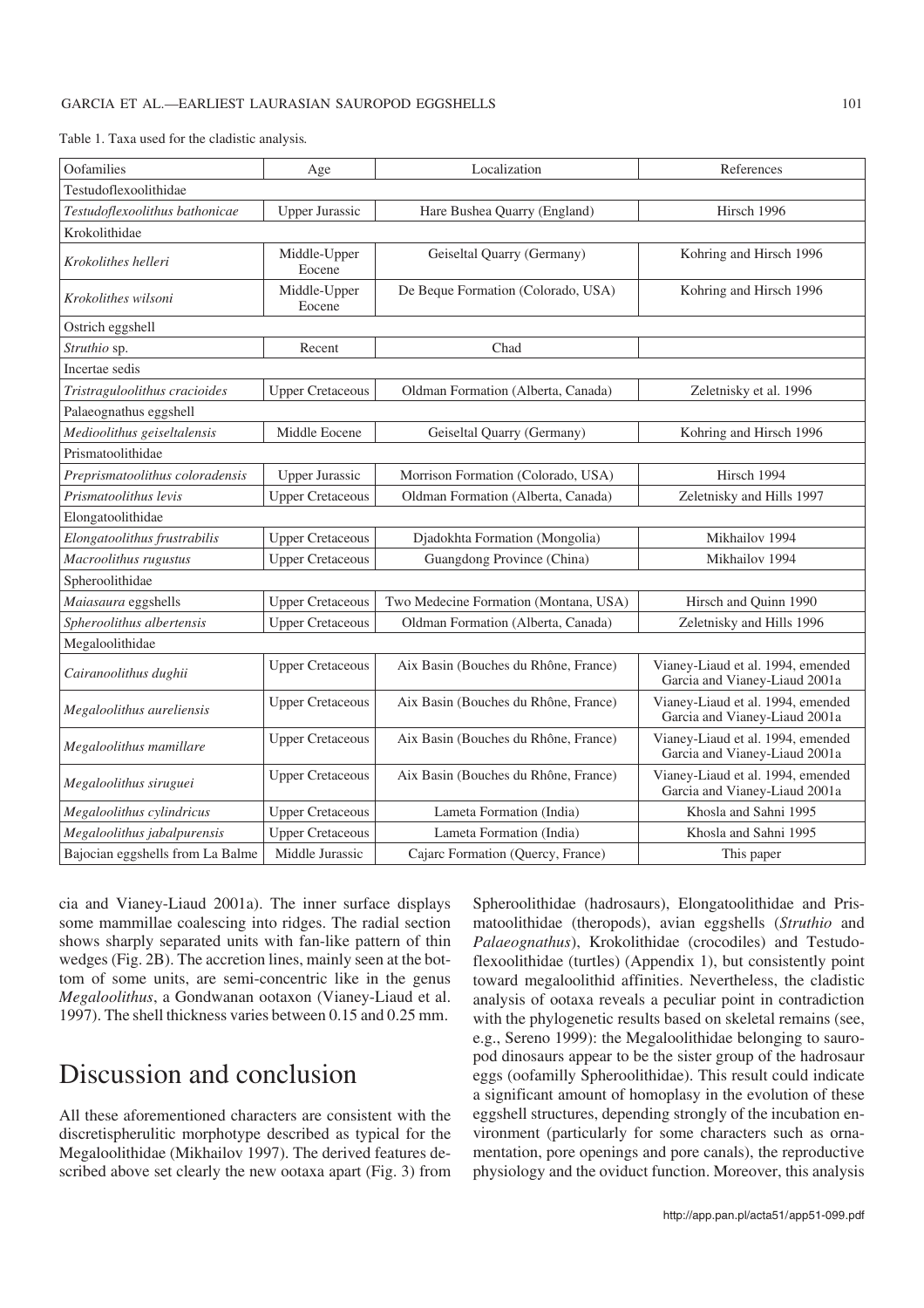| Taxa                             |          | 2        | 3              | 4                        | 5              | 6              | 7              | 8                        | 9                        | 10                       | 11                       | 12             | 13             | 14             | 15             | 16             | 17             | 18             | 19             | 20                       | 21             | 22                       | 23                       | 24             | 25                 | 26                       | 27             |
|----------------------------------|----------|----------|----------------|--------------------------|----------------|----------------|----------------|--------------------------|--------------------------|--------------------------|--------------------------|----------------|----------------|----------------|----------------|----------------|----------------|----------------|----------------|--------------------------|----------------|--------------------------|--------------------------|----------------|--------------------|--------------------------|----------------|
| Testudoflexoolithus bathonicae   | $\theta$ |          | $\Omega$       |                          | $\overline{0}$ | $\overline{0}$ | $\overline{0}$ | $\overline{\phantom{0}}$ | $\equiv$                 | $\equiv$                 | $\overline{\phantom{m}}$ | $\mathbf{0}$   | 1              | $\theta$       | $\theta$       | 1              | $\theta$       | $\theta$       | $\overline{?}$ | $\overline{\mathcal{L}}$ | $\overline{0}$ | $\theta$                 | 1                        | 1              | $\overline{\cdot}$ | $\theta$                 | $\Omega$       |
| Krokolithes helleri              |          | 0        | $\Omega$       | $=$                      | $\overline{0}$ | $\overline{0}$ | $\overline{0}$ | $\overline{\phantom{m}}$ | $\overline{\phantom{0}}$ | $\equiv$                 | $\equiv$                 | $\Omega$       | $\theta$       | $\theta$       | $\theta$       |                | $\overline{0}$ | $\overline{0}$ | $\overline{0}$ | $\overline{0}$           | $\overline{0}$ | $\theta$                 | 1                        | 1              | $\overline{?}$     |                          | $\mathfrak{2}$ |
| Krokolithes wilsoni              |          | $\Omega$ | $\Omega$       | $\overline{\phantom{0}}$ | $\Omega$       | $\overline{0}$ | $\overline{0}$ | $\qquad \qquad -$        | $\overline{\phantom{0}}$ | $\overline{\phantom{m}}$ | $=$                      | $\Omega$       | $\theta$       | $\Omega$       | $\theta$       |                | $\Omega$       | $\overline{0}$ | $\overline{0}$ | $\overline{0}$           | $\overline{0}$ | $\theta$                 | 1                        | 1              | $\overline{\cdot}$ |                          | $\overline{c}$ |
| Struthio sp.                     |          |          |                | $\overline{0}$           | $\overline{2}$ | $\overline{0}$ | $\overline{0}$ | $\overline{\phantom{m}}$ | $\overline{\phantom{0}}$ | $\overline{\phantom{0}}$ | $\overline{\phantom{m}}$ | $\Omega$       | 3              |                |                | $\overline{0}$ |                |                | $\overline{?}$ | 1                        | $\overline{0}$ | 1                        | 1                        |                |                    |                          |                |
| Tristraguloolithus cracioides    |          |          |                | $\Omega$                 | $\Omega$       | $\Omega$       | $\overline{2}$ | $\gamma$                 | $\Omega$                 | $\overline{\mathcal{L}}$ | $\overline{\mathcal{L}}$ | $\Omega$       | 3              |                |                | $\Omega$       |                | $\Omega$       | $\Omega$       | $\Omega$                 | $\Omega$       | $\theta$                 | $\overline{\mathcal{L}}$ | $\gamma$       | $\gamma$           | $\overline{\phantom{m}}$ |                |
| Medioolithus geiseltalensis      |          |          |                | $\Omega$                 | $\Omega$       | $\Omega$       | $\Omega$       | $\overline{\phantom{m}}$ | $\overline{\phantom{0}}$ | $\overline{\phantom{m}}$ | $\overline{\phantom{m}}$ | $\Omega$       | 3              |                |                | $\Omega$       |                |                |                |                          | $\Omega$       | 1                        | $\Omega$                 | $\Omega$       | $\Omega$           | $\overline{\phantom{0}}$ |                |
| Preprismatoolithus coloradensis  |          |          | $\theta$       |                          | $\Omega$       | $\overline{0}$ | 1              | $\overline{0}$           | 1                        | $\frac{1}{2}$            | $\gamma$                 | $\Omega$       | 3              | $\overline{0}$ | $\overline{0}$ |                |                | $\Omega$       |                | $\overline{0}$           | $\mathbf{1}$   | $\overline{0}$           | 1                        | $\mathfrak{2}$ | 1                  | $\Omega$                 | $\overline{2}$ |
| Prismatoolithus levis            |          |          | $\theta$       |                          | $\Omega$       | $\Omega$       | $\Omega$       | 1                        | $\overline{\phantom{0}}$ | $\overline{\phantom{m}}$ | $\overline{\phantom{m}}$ | $\Omega$       | 3              | $\Omega$       | $\Omega$       |                |                | $\Omega$       | 1              | $\Omega$                 | $\overline{0}$ | $\theta$                 | 1                        | $\overline{2}$ |                    | $\theta$                 | $\overline{c}$ |
| Elongatoolithus frustrabilis     |          |          | $\Omega$       | $\theta$                 |                |                | 2              |                          | $\overline{2}$           | $\theta$                 | $\Omega$                 | $\Omega$       | 3              |                |                |                |                | $\overline{0}$ | $\overline{0}$ | $\overline{0}$           | $\overline{0}$ | $\theta$                 | 1                        | 2              | $\Omega$           | $\overline{0}$           | $\overline{2}$ |
| Macroolithus rugustus            |          |          | $\overline{0}$ | $\overline{0}$           |                |                | $\overline{2}$ | $\overline{0}$           | $\mathfrak{2}$           | $\theta$                 | $\overline{0}$           | $\Omega$       | 3              |                |                |                |                | $\overline{0}$ | $\overline{0}$ | $\overline{0}$           | $\overline{0}$ | $\overline{0}$           | 1                        | $\overline{2}$ | $\mathbf{0}$       | $\overline{0}$           | $\mathfrak{2}$ |
| Maiasaura eggshells              |          |          | $\Omega$       | $\equiv$                 | 1              | $\overline{0}$ | 2              | $\overline{0}$           | $\overline{2}$           | $\overline{\mathcal{L}}$ | 1                        | 1              | $\overline{2}$ |                | $\overline{0}$ |                |                |                |                | 1                        | $\overline{0}$ | 1                        | 1                        | 1              | $\overline{?}$     | $\overline{0}$           |                |
| Spheroolithus albertensis        |          |          | $\Omega$       | $=$                      |                | $\overline{0}$ | 2              | $\overline{0}$           | $\mathfrak{2}$           | 1                        |                          |                | $\mathfrak{2}$ |                | $\overline{0}$ |                |                |                |                |                          | $\overline{0}$ |                          | $\overline{?}$           | $\gamma$       | $\gamma$           | $\Omega$                 |                |
| Cairanoolithus dughii            |          |          | $\theta$       | $\qquad \qquad -$        |                | $\overline{0}$ |                | $\overline{0}$           | $\theta$                 | $\overline{\mathcal{L}}$ | $\Omega$                 | $\overline{2}$ | $\overline{2}$ |                | $\theta$       |                | $\Omega$       | $\Omega$       |                | $\overline{0}$           | $\theta$       | $\overline{\mathcal{L}}$ | $\Omega$                 | $\Omega$       | $\Omega$           | $\Omega$                 |                |
| Megaloolithus aureliensis        |          |          | $\Omega$       |                          | 1              | $\overline{0}$ | $\overline{2}$ | $\overline{0}$           | $\overline{0}$           | 1                        | $\Omega$                 | 1              | $\overline{2}$ | $\overline{0}$ | $\overline{0}$ | 1              | $\overline{0}$ | $\overline{0}$ | 1              | 1                        | $\theta$       | 1                        | $\theta$                 | $\Omega$       | $\mathbf{0}$       | $\overline{0}$           | $\Omega$       |
| Megaloolithus mamillare          |          |          | $\Omega$       | $=$                      |                | $\overline{0}$ | 2              | $\overline{0}$           | $\theta$                 |                          | $\overline{0}$           |                | $\mathbf{2}$   | $\overline{0}$ | $\theta$       |                | $\overline{0}$ | $\overline{0}$ |                |                          | $\overline{0}$ |                          | $\theta$                 | $\theta$       | $\Omega$           | $\theta$                 | $\Omega$       |
| Megaloolithus siruguei           |          |          | $\Omega$       | $\overline{\phantom{0}}$ | $\mathfrak{2}$ | $\overline{0}$ | $\mathfrak{2}$ | $\overline{0}$           | $\overline{0}$           | 1                        | $\Omega$                 | 1              | $\overline{2}$ | $\Omega$       | $\Omega$       |                | $\theta$       | $\Omega$       | 1              |                          | $\overline{0}$ | 1                        | $\Omega$                 | $\Omega$       | $\Omega$           | $\Omega$                 | $\Omega$       |
| Megaloolithus cylindricus        |          |          | $\Omega$       |                          | 1              | $\overline{0}$ | 2              | $\overline{0}$           | $\overline{0}$           | 1                        | $\theta$                 |                | $\overline{2}$ | $\overline{0}$ | $\overline{0}$ |                |                | $\overline{0}$ | 1              | 1                        | $\overline{0}$ | 1                        | $\theta$                 | $\Omega$       | $\Omega$           | $\overline{0}$           | $\Omega$       |
| Megaloolithus jabalpurensis      |          |          | $\theta$       |                          | 2              | $\overline{0}$ | 2              | $\theta$                 | $\overline{0}$           |                          | $\overline{0}$           |                | $\overline{2}$ | $\theta$       | $\theta$       |                | $\Omega$       | $\Omega$       |                | $\overline{\mathcal{L}}$ | $\overline{0}$ | $\overline{\mathcal{L}}$ | $\theta$                 | $\Omega$       | $\Omega$           | $\Omega$                 | $\Omega$       |
| Bajocian eggshells from La Balme |          |          | $\Omega$       |                          |                | $\gamma$       | $\overline{2}$ | $\gamma$                 | $\Omega$                 | $\Omega$                 | $\gamma$                 |                | $\overline{2}$ | $\Omega$       | $\Omega$       |                |                |                |                |                          | $\Omega$       |                          | $\Omega$                 | $\gamma$       | $\gamma$           |                          | $\Omega$       |

Table 2. Taxon−character matrix. Scores of characters: 0, 1, 2, 3, ordered; ?, incomplete or unknown; –, absent.

based only on eggshell features, which has allowed to differ− entiate specific systematic level such as the clades of Croco− dylia, Theropoda, Sauropoda, was limited to discern larger scale relationships, especially among hadrosaur and sauro− pod examples.

The Megaloolithidae comprise eight described oospecies from the Upper Cretaceous of Southern France. This impor− tant diversity, representing 58% of identified ootaxa, makes them the most abundant eggshell type occurring with a wide− spread distribution by the end of the Mesozoic era (Garcia and Vianey−Liaud 2001b). The new Jurassic material mainly differs from related Cretaceous oospecies in having an un− usually thin shells. Even *Megaloolithus aureliensis*, the thin− nest Cretaceous megaloolithid from France (Vianey−Liaud et al. 1994), is three times thicker than the Jurassic eggshells. It follows that the Megaloolithidae are the oldest Mesozoic oofamily known. The Bajocian eggshells might actually rep− resent the earliest offshoot of this oofamily. Once initialized, the elaboration process of the discretispherulitic eggshells has been going on for more than 100 Ma, illustrating the close relationships between the Jurassic and Cretaceous egg producing animals. Taking into consideration the mono− phyly of Megaloolithidae, it might be expected that this oofamily testifies to close phylogenetic relationships be− tween some related dinosaur families showing similar egg− shell pattern. The same is true for some recent birds (Mikhai− lov 1997; Zeletnisky and Hirsch 1997), in which several families lay eggs belonging to a single oofamily. The recent

discovery in Argentina of embryonic remains related to titanosaurids (sauropods) inside typical discretispherulitic eggs (Chiappe et al. 1998, 2001; Grellet−Tinner et al. 2004; Salgado et al. 2005) confirmed that megaloolithids are prob− ably associated with sauropods. In that context, the Jurassic Laurasian neosauropods such as brachiosaurids, camara− saurids, and diplodocoids, could be the potential parental candidates for the newly found material from La Balme. After the prosauropod extinction (Hettangian/Sinemurian), neosauropods diversified rapidly to become the dominant large−bodied herbivores from the Middle to Late Jurassic ecosystems. However, sauropods North of the Tethys, con− temporaneous with the La Balme vertebrates, are poorly doc− umented in France. Only some indeterminate sauropod re− mains have been recovered from Bathonian to Kimmerid− gian localities (Weishampel 1990; Mc Intosh 1990). If the parental research (association between the animals and their eggs) is extended to the Middle Jurassic sites paleogeo− graphically close to the Quercy (such as Great Britain), sev− eral families might be looked for as candidates. In this area, numerous localities have yielded fossil bones of three sauro− pod taxa (Cetiosauridae, Diplodocidae, and Brachiosauridae, Weishampel 1990; Day et al. 2002; Upchurch and Martin 2003). Of these families, the Brachiosauridae, of still debata− ble monophyly (Salgado and Calvo 1997; Wedel et al. 2000) and which are basal Titanosauriformes (Wilson and Sereno 1998; Wilson 2002), could have laid the Bajocian mega− loolithid eggs.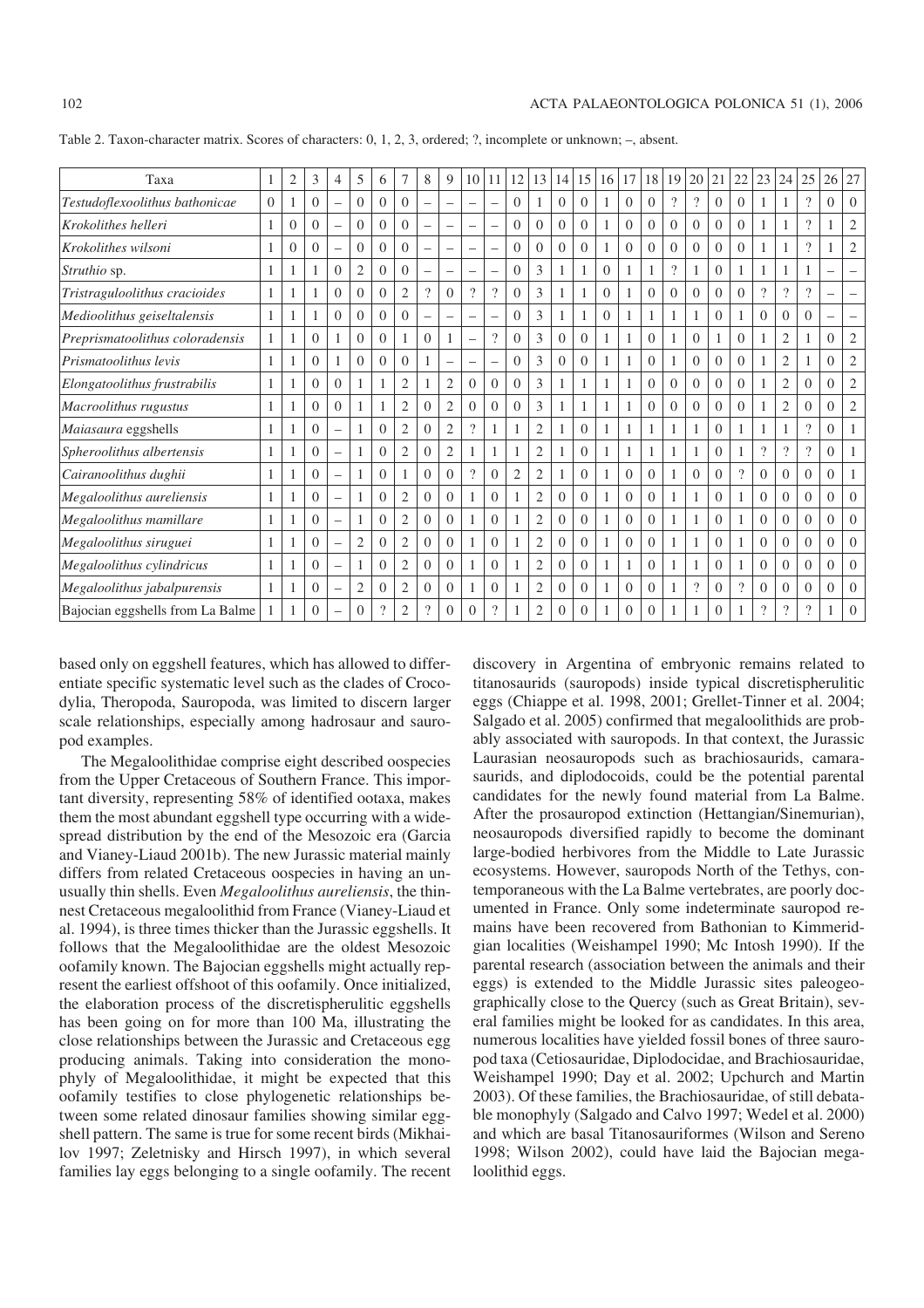## Acknowledgments

We thank Bernard Marandat and Jean−Jacques Jaeger (both from Insti− tut des Sciences de l'Evolution, University of Montpellier II) for their field assistance, and Vincent Barbin (University of Reims) for his help in the eggshell cathodoluminescence analysis. Kenneth Carpenter (Denver Museum of Nature & Science, Denver) and Xabier Pereda− Suberbiola (University Del Pais Vasco, Bilbao) kindly reviewed the manuscript and made useful comments.

## References

- Bonaparte, J.F. and Vicente, M. 1979. El hallazgo del primer nido de dinosaurios Triasicos (Saurischia, Prosauropoda), Triasico Superior de Patagonia, Argentina. *Ameghiana* 16: 173–182.
- Bray, E. and Hirsch, K.F. 1998. Eggshell from the Upper Jurassic Morrison Formation. *Modern Geology* 23: 219–240.
- Carpenter, K. 1999. *Eggs, Nests and Baby Dinosaurs*. 336 pp. Indiana Uni− versity Press, Bloomington.
- Chiappe, L. M., Coria, R.A., Dingus, L., Jackson, F., Chinsamy, A., and Fox, M. 1998. Sauropod dinosaur embryos from the Late Cretaceous of Patagonia. *Nature* 396: 258–261.
- Chiappe, L.M., Salgado, L., and Coria, R.A. 2001. Embryonic skulls of titanosaur sauropods dinosaurs. *Science* 293: 2444–2446.
- Cubaynes, R., Faure, P., Hantzpergue, P., Pélissié, P., and Rey, J. 1989. Le Jurassique du Quercy: unités lithostratigraphiques, stratigraphie et or− ganisation séquentielle, évolution sédimentaire. *Géologie de la France*  $3:33-62.$
- Day, J.J., Upchurch, P., Norman, D.B., Gale A.S., and Powell, H.P. 2002. Sauropod trackways, evolution and behaviour. *Science* 296: 1659.
- Garcia, G. and Vianey−Liaud, M. 2001a. Nouvelles données sur les co− quilles d'œufs de dinosaures de Megaloolithidae du sud de la France: systématique et variabilité intraspécifique. *Comptes Rendus de l'Aca− démie des Sciences de Paris* 332: 185–191.
- Garcia, G. and Vianey−Liaud, M. 2001b. Dinosaur eggshells as new bio− chronological markers in Late Cretaceous continental deposits. *Palaeo− geography, Palaeoclimatology, Palaeoecology* 169: 153–164.
- Grellet−Tinner, G., Chiappe, L.M., and Coria, R. 2004. Eggs of titanosaurid sauropods from the Upper Cretaceous of Auca Mahuevo (Argentina). *Canadian Journal of Earth Sciences* 41: 949–960
- Hirsch, K.F. 1989. Interpretations of Cretaceous and pre−Cretaceous eggs and shell fragments. *In*: D.D. Gillette and M.G. Lockley (eds.), *Dino− saur Tracks and Traces*, 89–97. Cambridge University Press, Cambridge.
- Hirsch, K.F. 1994. Upper Jurassic eggshells from the Western Interior of North America. *In*: K Carpenter, K.F. Hirsch, and J.R. Horner, (eds.), *Dinosaur Eggs and Babies*, 137–150. Cambridge University Press, Cambridge.
- Hirsch, K.F. 1996. Parataxonomic classification of fossil chelonian and gecko eggs. *Journal of Vertebrate Paleontology* 16: 752–762
- Hirsch, K.F. and Quinn, B. 1990. Eggs and eggshell fragments from the Upper Cretaceous Two Medecine Formation of Montana. *Journal of Vertebrate Paleontology* 10: 491–511.
- Horner, J.R. and Weishampel, D.B. 1996. A comparative embryological study of two ornisthischian dinosaurs. *Nature* 383: 103.
- Khosla, A. and Sahni, A. 1995. Parataxonomic classification of late Creta− ceous dinosaur eggshells from India. *Journal of the Paleontological Society of India* 40: 87–102.
- Kohring, R. and Hirsch, K.F. 1996. Crocodilian and avian eggshells from the middle Eocene of the Geiseltal, Eastern Germany. *Journal of Ver− tebrate Paleontology* 16: 67–80.
- Maddison, W.P. and Maddison, D.R. 1992. *MacClade, Analysis of phylog− eny and character evolution, version 3.04*. Sinauer Associates Inc. Sunderland Mass, Massachusetts.
- Mateus, I., Mateus, M., Mateus, O., Taquet, P., Ribeiro, V., and Manupella, G. 1997. Couvée, œufs et embryons d'un dinosaure théropode du Jurassique supérieur de Lourinha (Portugal). *Comptes Rendus de l'Académie des Sciences de Paris* 325: 71–78.
- McIntosh, J.S. 1990. Sauropoda. *In*: D.B. Weishampel, P. Dodson, and H. Osmólska (eds.), *The Dinosauria*, 345–401. University of California Press, Berkeley.
- Mikhailov, K.E. 1994. Theropod and protoceratopsian dinosaur eggs from the Cretaceous of Mongolian and Kazakhstan. *Paleontological Jour− nal* 28: 101–120.
- Mikhailov, K.E. 1997. Fossil and recent eggshells in amniotic vertebrates: fine structure, comparative morphology and classification. *Special Pa− pers in Palaeontology* 56: 5–80.
- Mikhailov, K.E, Bray, E.S., and Hirsch, K.F. 1996. Parataxonomy of egg remains (Veterovata): principles and applications. *Journal of Verte− brate Paleontology* 16: 763–769.
- Penner, M.M. 1985. The problem of dinosaur extinction: contribution of the study of terminal Cretaceous eggshells from southeast France. *Géobios* 18: 665–669.
- Salgado L. and Calvo J.O. 1997. Evolution of titanosaurid sauropods. II: The cranial evidence. *Ameghiniana* 34: 33–48.
- Salgado, L., Coria, R.A., and Chiappe, L.M. 2005. Osteology of the sauropod embryos from the Upper Cretaceous of Patagonia. *Acta Palaeontologica Polonica* 50: 79–92.
- Sereno, P.C. 1999. The evolution of dinosaurs. *Science* 284: 2137–2147.
- Slowinski, J.B. 1993. "Unordered" *versus* "ordered" characters. *System− atic Biology* 42: 155–165.
- Swofford, D.L. 1993. PAUP—*Phylogenetic Analysis Using Parsimony*. *Vers. 3.1.1.* Computer software and manual. Illinois Natural History Survey, Illinois.
- Turner, C.F. and Peterson, F. 2004. Reconstruction of the Upper Jurassic Morrison Formation extinct ecosystem—a synthesis. *In*: C.A. Turner, F. Peterson, and S.P. Dunagan (eds.), Reconstruction of the Extinct Ecosystem of the Upper Jurassic Morrison Formation. *Sedimentary Geology* 167: 309–335.
- Upchurch, P. and Martin, J. 2003. The anatomy and taxonomy of *Cetio− saurus* (Saurischia, Sauropoda) from the Middle Jurassic of England. *Journal of Vertebrate Paleontology* 23: 208–231.
- Varrichio, D.J. and Jackson, F.D. 2004. A phylogenetic assessment of pris− matic dinosaur eggs from the Cretaceous Two Medecine Formation of Montana. *Journal of Vertebrate Paleontolology* 24: 931–937.
- Vianey−Liaud, M., Mallan, P., Buscail, O., and Montgelard, C. 1994. Re− view of French dinosaur eggshells: morphology, structure, mineral, and organic composition. *In*: K. Carpenter, K. Hirsch, and J.R. Horner (eds.), *Dinosaur Eggs and Babies*, 151–183. Cambridge University. Press, Cambridge.
- Vianey−Liaud, M., Hirsch, K., Sahni, A., and Sigé, B. 1997. Late Creta− ceous Peruvian eggshells and their relationships with Laurasian and eastern Gondwanan material. *Géobios* 30: 75–90.
- Watrous, L.E. and Wheeler, Q.D. 1981. The outgroup comparison method of character analysis. *Systematic Zoology* 30: 1–11.
- Wedel, M.J., Cifelli, R.L., and Sanders, R.K. 2000. Osteology, paleobiology and relationships of the sauropod dinosaur *Sauroposeidon*. *Acta Palae− ontologica Polonica* 45: 343–388.
- Weishampel, D.B. 1990. Dinosaurian distribution. *In*: D.B. Weishampel, P. Dodson, and H. Osmólska (eds.), *The Dinosauria*, 63–139. Univer− sity of California Press, Berkeley.
- Wilson, J.A. 2002. Sauropod dinosaur phylogeny: Critique and cladistic analysis. *Zoological Journal of the Linnean Society* 136: 217–276.
- Wilson, J.A. and Sereno, P.C. 1998. Early evolution and higher level phy− logeny of sauropod dinosaurs. *Journal of Vertebrate Paleontology* 18: 1–68.
- Zeletnisky, D.K. 2004. A cladistic analysis of theropod ootaxa. Abstract, *Journal of Vertebrate Paleontolology* 24 (Supplement to No. 3): 134A.
- Zeletnisky, D.K. and Hills, L.V. 1996. An egg clutch of *Prismatoolithus levis* oosp. nov. from the Oldman Formation (Upper Cretaceous),